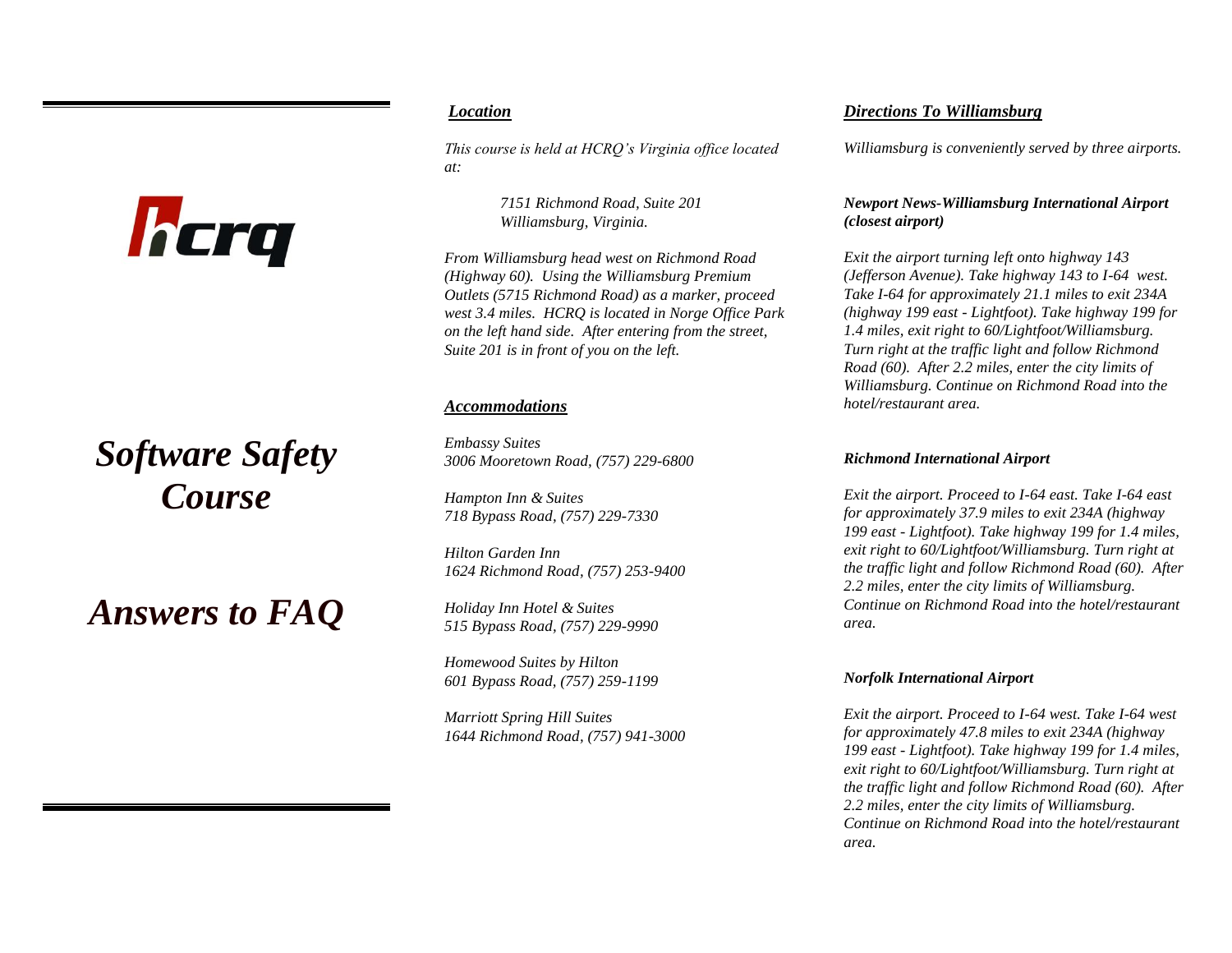## *Shopping*

*Williamsburg Premium Outlets is located at 5715 Richmond Road. This mall has over 135 shops including Bose, Liz Claiborne, Nike, Reebok, Eddie Bauer, Tommy Hilfiger, Gap, Nautica, Banana Republic, Calvin Klein, Ralph Lauren, Coach, Hugo Boss, DKNY, Fossil, Movado, Seiko, Kate Spade, Michael Kors, Van Heusen, and Guess.* 

*You may also want to visit beautiful downtown Williamsburg (where the street is closed to traffic) and enjoy the shops, or New Town (which is modern).*

*Best Buy, and Barnes & Noble are also located here.*

#### *Restaurants*

*There are many restaurants close by including: Outback Steakhouse, Cracker Barrel, TGI Fridays, Red Lobster, Second Street, Food For Thought, Paul's Deli, Plaza Azteca, La Terraza Mexican Grill, Fat Tuna, Bonefish Grill, Baker's Crust, Buffalo Wild Wings, Cook Out, Chipotle, Sal's, and Carrabba's.* 

*For breakfast, typical of Williamsburg, there are plenty of pancake and waffle restaurants (e.g., IHOP).*

#### *Attractions*

*There are numerous attractions in Williamsburg including those listed below and others such as Ripley's Believe It Or Not, and movie theatres (including Movie Tavern, and Regal New Town).*

*Busch Gardens*

*Colonial Williamsburg*

*Jamestown*

*Virginia Air & Space Center*

*Virginia Beach*

*Water Country USA*

*Yorktown*

#### *Instructor*

*Hunter Austegard received Bachelor's and Master's degrees magna cum laude in electrical engineering.*

*He is well known for his knowledge of system safety, which dates back to 1988, and software safety, which dates back to 1986. His experience spans the safetycritical sectors of defense, aviation, unmanned systems, rail (light, heavy, subway, commuter, and high speed), nuclear power, and medical devices.*

*Hunter has received numerous commendations, been interviewed by newspaper reporters, and has appeared on television.*

*He has been teaching courses in safety since 1992. Standing ovations are not unusual. Hunter is known for his key note speaking engagements and continues to receive invitations from organizations and interest groups to participate in conferences and to sit on technical committees.*

#### *Registration & Seating*

*Complete your registration form and e-mail it to ut. You will receive confirmation of your registration when payment is received.* 

*We will attempt to accommodate late registrations but cannot guarantee confirmation since seating is limited.*